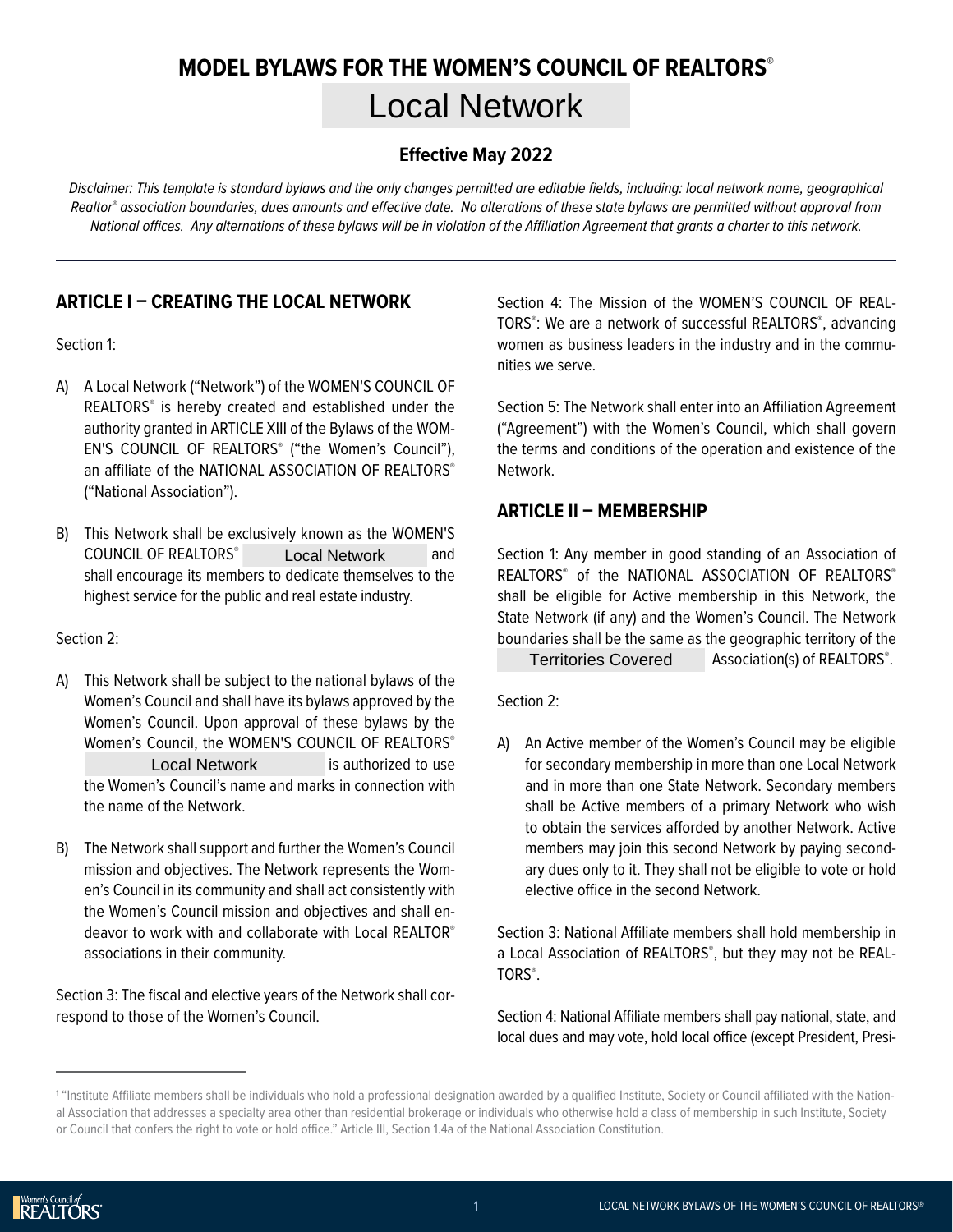dent-elect and First Vice President), use the Women's Council logo and marks, and avail themselves of Women's Council services. National Affiliates may not comprise more than twenty percent (20%) of the membership of the Local Network.

Section 5: The Women's Council shall determine the percentage of National Affiliate memberships in each Network. A Network's National Affiliate memberships shall not exceed 20%.

Section 6: A member becomes eligible to vote in the Network thirty (30) days from the receipt of a membership application and payment of dues. Local Network

Section 7: Individuals currently employed in an executive, administrative or management capacity by a Local or State REAL-TOR® Association or a member Board of a foreign affiliate of the National Association shall be eligible for National Affiliate membership after payment of applicable dues.

#### **ARTICLE III – DUES**<sup>2</sup>

Section 1:

- A) Effective 01/01/2000, annual membership dues for Active members shall be  $\$$   $\bigcup$ ues, plus national dues, and State Network dues, if applicable.
- B) Effective 01/01/2000, annual membership dues for National Affiliate members of State Network shall be  $\$$   $\bigcup$ ues, plus National dues, and State dues, if applicable.
- C) Effective 01/01/2000, annual membership dues for Non-resident members shall be \$ Dues, which are Local Network dues only.

Section 2:

- A) Annual membership dues shall be payable December 31st each year. Members who have not renewed by the renewal date are not considered active members in good standing and are thereby not eligible to vote or hold office in the network while their membership is in delinquent status.
- B) New members shall pay a full year's dues upon making application. By December 31, they shall be billed only for that prorated portion of dues unpaid for the following year.

Section 3:

- A) All local, state and national dues of Active members and National Affiliate members shall be billed by and paid to the Women's Council. Local Network and State Network membership dues billed by and paid to the Women's Council shall be refunded to the Local Network and State Network.
- B) Dues for secondary members shall be billed by and paid to the Local Network and retained by the Network.

Section 4: Any member delinquent in payment of membership dues by more than three (3) months shall forfeit membership.

Section 5: Annual network dues for each member shall be established in time to notify the Women's Council as per current Women's Council policy.

# **ARTICLE IV – GOVERNING BOARD**

Section 1: The government of the Network shall be vested in the Governing Board which shall consist of the President, President-elect, First Vice President, Treasurer, Event Director and Membership Director, all of whom shall be entitled to vote. The First Vice President must be a REALTOR® member and is appointed by the incoming President-elect. The Event Director must be a REALTOR<sup>®</sup> member and is appointed by the incoming President. The Membership Director may be either a REALTOR® member or a National Affiliate member and is appointed by the incoming President. Each appointment must be approved by the current year's (e.g. outgoing) Governing Board.

Section 2: The Governing Board shall have full power to conduct the business of the Network; to suspend any officer or member for just cause; and to otherwise govern the affairs of the Network in accordance with the bylaws of this Network and the Women's Council.

Section 3: Three Active members of the Governing Board shall constitute a quorum, provided either the President or President-elect is present.

Section 4:

A) Regular meetings of the Governing Board shall be held no less than quarterly at a time and place as shall be designated by the President.

<sup>&</sup>lt;sup>2</sup> Except for new Networks, effective date must be January 1 of the year the current Local Network dues went into effect. Midyear changes are not allowed.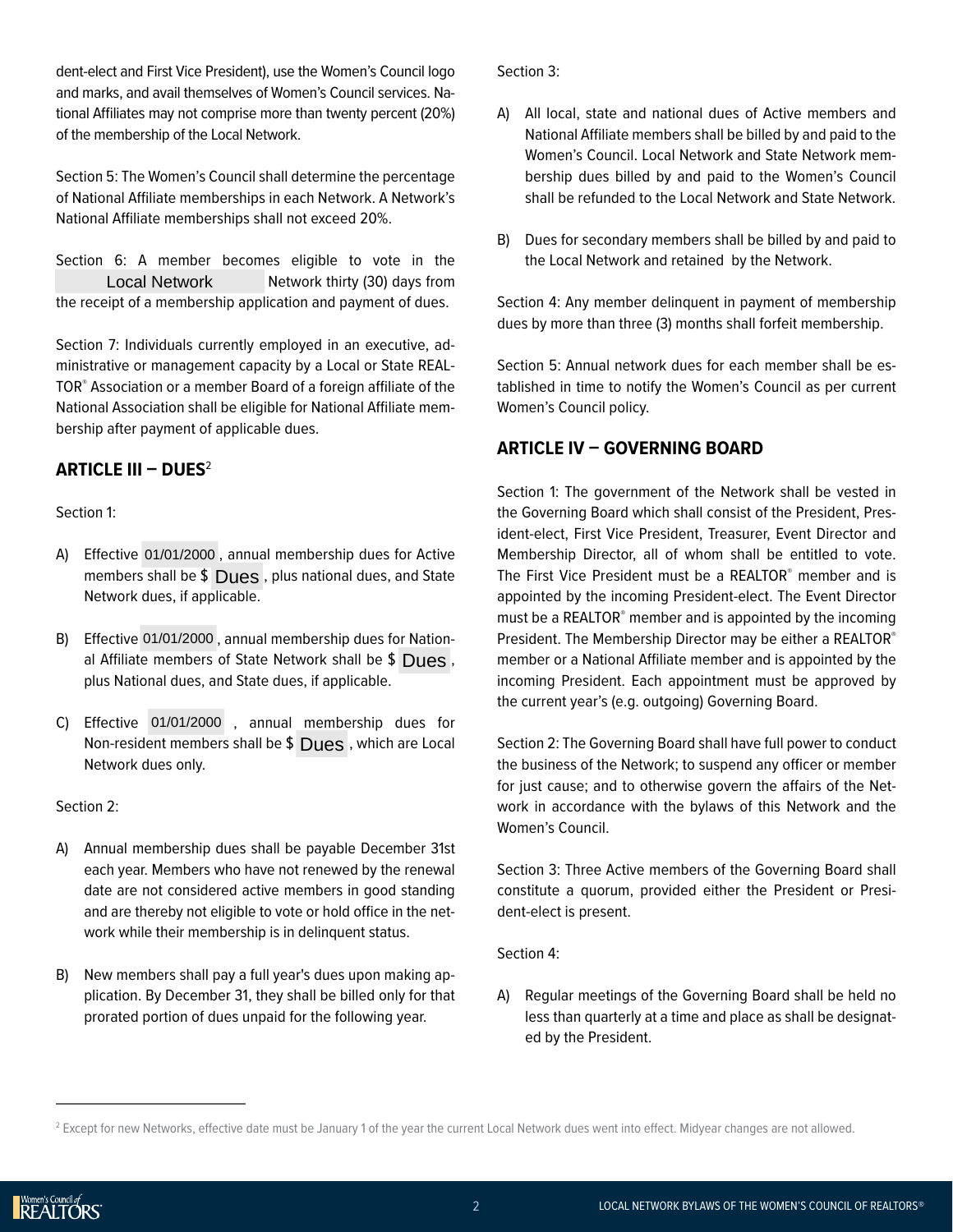B) Special meetings of the Governing Board may be called by the President or shall be called at the request of at least three members of the Governing Board. Members of the Governing Board may unite in a petition to call such a meeting or individually address written requests to the President.

Members of the Governing Board may unite in a petition to call such meeting or individually address written requests to the President.

Upon receipt of such petition or written requests from the required Governing Board members, the President shall notify each member of the Governing Board of such meeting in writing. Not less than five (5) days nor more than fourteen (14) days-notice shall be given for a special meeting. Such notice shall state the time and place of the meeting, and the purpose for which it is called. Only the business stated in the call to the meeting shall be transacted at such meeting.

#### **ARTICLE V NETWORK MEMBERSHIP MEETINGS**

Section 1:

- A) Regular membership meetings of the Network shall be held no less than six times per year at times and places to be determined by the Governing Board.
- B) Special meetings of the Network membership may be called at such times and places as the Governing Board shall, by resolution, require. Not less than five (5) days nor more than fourteen (14) days-notice shall be given for a special meeting. Such notice shall state the time and place of the meeting, and the purpose for which it is called. Only the business stated in the call to the meeting shall be transacted at such meeting.

Section 2: Twenty percent (20%) of the REALTOR® /REALTOR-AS-SOCIATE® /Institute Affiliate members of the Network shall constitute a quorum at all meetings except in those cases where the Network consists of fewer than fifteen Active members, when a majority shall be required to constitute a quorum.

#### **ARTICLE VI – ELECTIVE & APPOINTED OFFICERS**

Section 1:

A) The elective officers of the Network shall be a President, President-elect, and Treasurer.

B) The President and President-elect of the Network shall be elected from the REALTOR® /REALTOR-ASSOCIATE® /Institute Affiliate members in good standing. The Treasurer may be elected from among REALTOR®/REALTOR-ASSOCIATE®/Institute Affiliate or current National Affiliate members in good standing.

Section 2: The First Vice President is an appointed officer of the Network and shall be appointed from the REALTOR® /REAL-TOR® -ASSOCIATE/Institute Affiliate members in good standing.

Section 3: Officers and directors shall serve for one (1) year. Officers and directors may serve in such offices for more than one term but may not serve more than two consecutive terms. The President-elect shall automatically succeed to office of President the following year.

#### Section 4: Officer Duties

- A) The President shall be the chief officer of the Network and shall preside at the meetings of the Governing Board and Network. At all other times during the term of office, the President shall represent the Women's Council and act in its name, subject to its policies.
- B) The President-elect shall perform the duties of the President in the event of the President's disability or absence and perform such other duties as requested by the Governing Board.
- C) The First Vice President shall maintain the records of the network and perform other such duties as are customary to the office.

Immediately following the annual election meeting, the outgoing First Vice President shall report to the Women's Council the names and addresses of all Governing Board members as directed by the National office. A copy of this report shall be sent also to the State Liaison(s), the State Network President and the National Liaison.

- D) The Treasurer shall maintain financial records of the network and report on the finances of the network to the Governing Board.
- E) The Membership Director shall verify reports from the Women's Council of the names of all members of this Network and their status.
- F) The Events Director shall oversee the development and delivery of the networks events.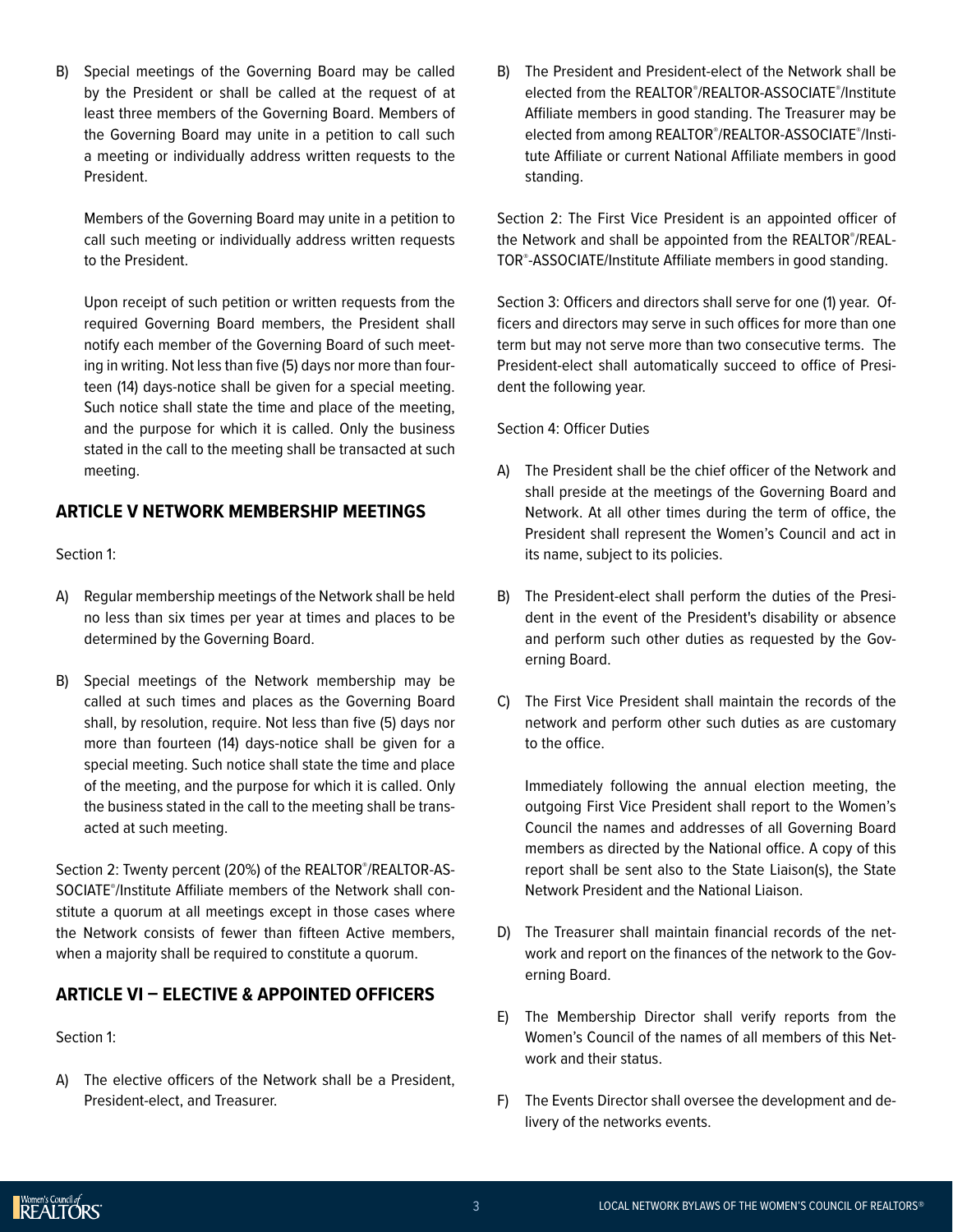Section 5: In the event that an Officer is deemed to be incapable of fulfilling the duties for which elected or appointed and declines to resign from office voluntarily, the Officer may be removed from office under the following procedure:

- A) To remove an elected officer, a special meeting of the membership may be convened as per the rules outlined herein. Provided a quorum is present at the meeting, a 3/4 vote of the membership shall be required to remove an elected officer from office.
- B) To remove an appointed officer, a special meeting of the Governing Board may be convened as per the rules outlined herein. Provided a quorum is present at the meeting, a majority vote shall be required to remove an appointed officer from office.

#### **ARTICLE VII – VACANCIES**

#### Section 1:

- A) In the case of a vacancy in any elective or appointed office, except the President or President- elect, the President shall appoint a qualified member to fill the unexpired term.
- B) In case of a vacancy in the office of President, the President-elect shall complete the unexpired term, thus creating a vacancy in the office of President-elect. The President-elect who fills a vacancy in the office of President shall automatically become President for a full term after completion of the unexpired term as President.
- C) In the event of a vacancy in the office of President-elect caused by a vacancy in the office of President, the members of the Candidate Review Team shall submit the name of at least one qualified Active member to the President who shall present it to the Governing Board for approval. An affirmative vote of a majority of the Governing Board shall be necessary to elect. The President-elect who fills a vacancy in the office shall automatically become President-elect for a full term after completion of the unexpired term as President-elect.

In the event of a vacancy in the office of President-elect not caused by a vacancy in the office of President, the members of the Candidate Review Team shall submit the name of at least one qualified Active member to the President who shall present it to the Governing Board for approval. An affirmative vote of a majority of the Governing Board shall be necessary to elect. The President-elect who fills this type of vacancy shall automatically become

President after completion of the unexpired term of President-elect.

D) All appointments to fill vacancies shall have the approval of the Governing Board.

# **ARTICLE VIII – CANDIDATE REVIEW TEAM**

The Candidate Review Team will operate in accordance with the Network Election Procedures, as approved by the Women's Council.

#### **ARTICLE IX – ELECTION OF OFFICERS**

Section 1: The election of officers shall be held at the Annual Election Meeting of the Network which shall be held no later than September 30 each year.

Section 2: All candidates for office must submit an application and adhere to the qualification rules of the Candidate Review Team.

Section 3:

- A) Election of officers shall be by viva voce or roll call vote, or written or electronic ballot if there are two or more candidates for an office. Each Active and National Affiliate member may cast one vote. A majority of those present and entitled to vote shall elect. When there are more than two candidates for any office and there is no majority on the first ballot, the two candidates receiving the greatest number of votes cast shall remain on the ballot and a run-off election shall be held between these two candidates. The candidate receiving the majority of votes cast in the run-off election shall be declared the winner.
- B) Voting by proxy or any method other than in person methods above shall not be permitted.

# **ARTICLE X – COMMITTEES & PROJECT TEAMS**

Section 1: The President may appoint temporary project teams or task forces to work on specific projects, as approved by the Governing Board. Such groups shall consist of at least three Active or National Affiliate members.

Section 2: An Audit Team shall be appointed at the next to the last meeting of the Governing Board and shall present its report at the first Governing Board meeting of the new year.